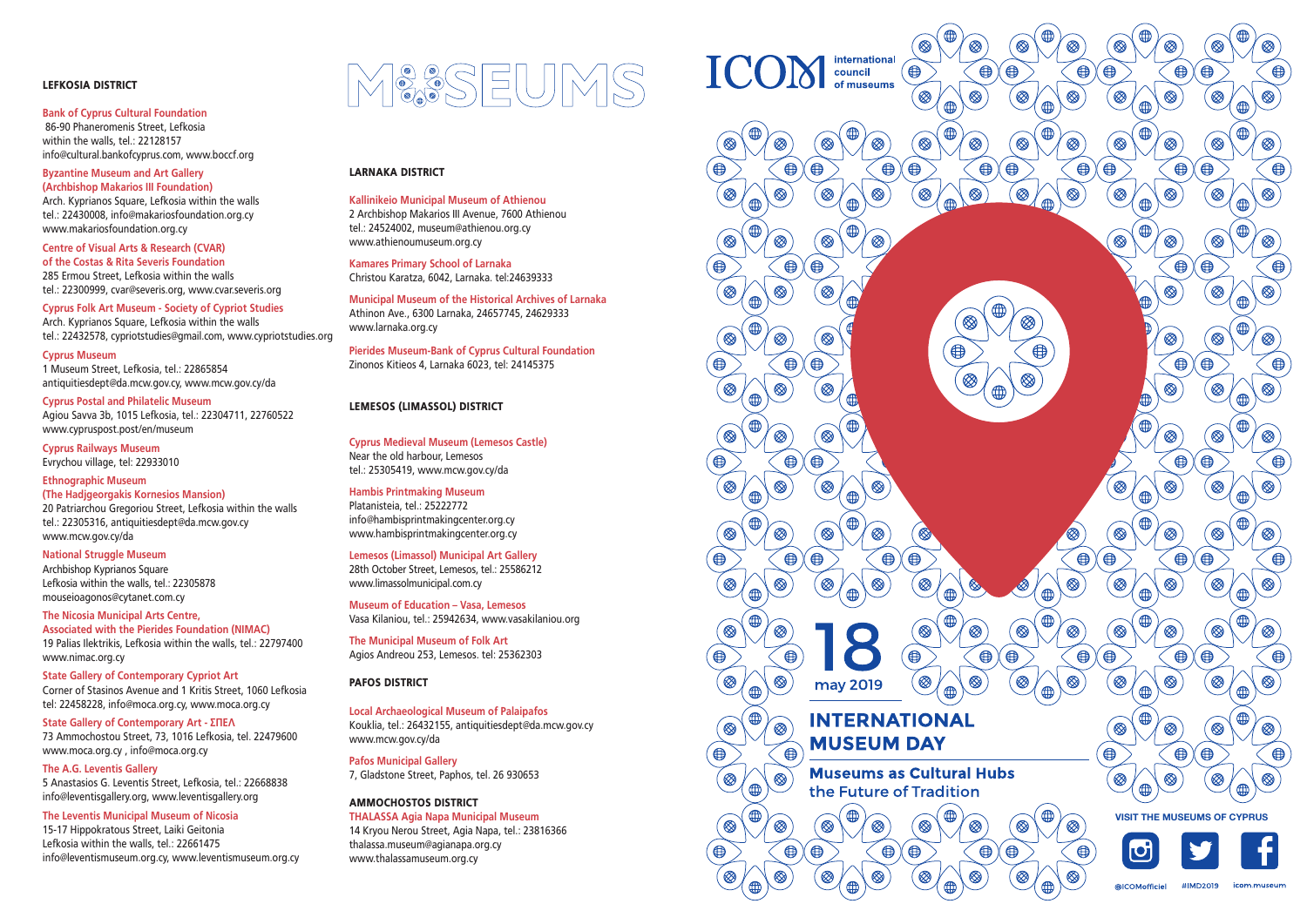

# **PROGRAMME OF EVENTS CELEBRATING INTERNATIONAL MUSEUM DAY AND THE EUROPEAN NIGHT OF MUSEUMS, 2019**

**The Department of Antiquities, Ministry of Transport, Communications and Works and the Cyprus National Committee of the International Council of Museums (ICOM), announce that, within the framework of International Museum Day, 2019 (18th May), under the theme "Museums as Cultural Hubs: The future of tradition", and the European Night of Museums (19th May) numerous events will be organized, most with free entrance.** 

## **WEDNESDAY, 8 MAY 2019**

## **The A.G. Leventis Gallery**

- 19:30 A different view: The Benaki Museum in the 21st century. Speakers: George Magginis, Academic Director, Benaki Museum, Constantine Leventis Auditorium.

#### **WEDNESDAYS AND SATURDAYS 8, 11,15,18 & 28 MAY 2019 The A.G. Leventis Gallery**

- Guided tours: Pentadaktylos – Contemporaries By Savvas Christodoulides, Curator of the exhibition, Temporary Exhibitions Hall

# **TUESDAY, 14 MAY 2019**

## **Museum of Education - Vasa, Lemesos**

- 9:00-10:30 και 10:45-12:15 Participation of parents and children of the IB' Primary School of Limassol (Laniteio) in the educational Museum Programme, "Vasa school Teaches us", Ministry of Education and Culture.

## **The A.G. Leventis Gallery**

Constantine Leventis Auditorium. Organizer: Cyprus National Commission for UNESCO

- 18:30 "Museums and Intangible Cultural Heritage: the Future of Tradition" Keynote speaker: Ioanna Papantoniou, Director of the Peloponnesian Folklore Foundation, Honorary Professor of the Department of History and Archaeology of the Aristotle University of Thessaloniki
- 19:15 Intangible Cultural Heritage of Cyprus: the new inscriptions on the National Inventory (2018) Speakers: Dr Angel Nicolaou Konnari, Associate Professor, University of Cyprus, Expert on ICH. Dr Efrosyni Rizopoulou Egoumenidou, Honorary Professor, University of Cyprus, Expert on ICH.

## **WEDNESDAY, 15 MAY 2019**

## **The A.G. Leventis Gallery**

- 10:00-11:15 και 11:30-12:30 Educational programme "The World of Cyprus" for the pupils of the 3th grade of Agion Omologiton (KA) Primary Schools and their parents (Museum Education, Ministry of Education and Culture-Primary Education)

#### **THURSDAY 16 MAY - MONDAY 2 SEPTEMBER 2019 The A.G. Leventis Gallery**

- George Polyviou Georghiou - Female Nudes Claude Monet Hall

## **THURSDAY 16 MAY 2019 The A.G. Leventis Gallery**

## - 19:30 "George Polyviou Georghiou's friends remember" Claude Monet Hall

## **Pierides Museum-Bank of Cyprus Cultural Foundation in Larnaka**

- 19:30 Lecture "What the Ancient Cypriots ate" Speaker: Dr. Demetrios Michaelides, Professor Emeritus, University of Cyprus

## **Byzantine Museum, Archbishop Makarios III Foundation**

- 20:00 Cyprus Symphony Orchestra concert

## **The Limassol Municipal Art Gallery**

- 8:30-10.00 και 10:30-12:00 Presentation of the Educational Program of Museum Education (Ministry of Education and Culture-Primary Education), "Our country with the painters' palette". The program is addressed to the pupils of the 4th grade of the 9th Primary School of Limassol and their parents.

## **FRIDAY, 17 ΜΑY 2019**

## **Museum of Education – Vasa, Lemesos**

- 9:00-10:30 και 10:45-12:15 Participation of parents and children of the IB' Primary School of Lemesos (Laniteio) in the educational Museum Programme, "Vasa school Teaches us", Ministry of Education and Culture.

## **The Leventis Municipal Museum of Nicosia**

- 9:00-10:30 και 11:00-12:30 Participation of parents and children of the 5th grade of the A' Primary School of Lakatamia in the educational Museum Programme, "The world of medieval Nicosia", of Ministry of Education and Culture.

## **"Thalassa"Agia Napa Municipal Museum**

- 8:15-12:15 Educational Ecological Programme for children, "The little seabed explorers meet the Caretta Caretta turtle"

## **Kamares Primary School of Larnaka**

- 8:30-12:30 Educational and pupil conference for Museum Education Schools network: "Fragments of Culture and History". At the conference, children and teachers will present the museum programs that have been implemented within the Museum Education Schools Network. Furthermore, four interactive workshops of Museum Education will be organized by the network's teachers for the children that will be attending the conference. Teachers and other participants will have the chance to attend and participate in the workshops of their choice.

## **Lemesos Municipal Art Gallery 8:00-15:00**

- Free Admission to all the Collections of the Municipal Art Gallery: Collection of the first and second generation Cypriot artists, Collection of works by the Limassol painter Victor Ioannides, Collection of works by Cypriot Artists, Collection of works inspired from the life and work of the Cypriot poet Vassilis Michaelides, Collection of works inspired from the EOKA Struggle 1955-59 and the Collection donated by Marios V. Vassiliades with works by Cypriot, Greek and foreign artists.

## **The Municipal Museum of Folk Art (Lemesos)**

- 8:00-15:00 Free Admission: The Municipal Museum of Folk Art comprises significant collections of urban and rural clothing, jewellery, embroidery, wood carved furniture, agricultural tools and domestic utensils of the late 19th and early 20th century.

## **Local Archaeological Museum of Palaipafos (Kouklia)**

- 9:00-12:30 Museum education program "Family and School, hand in hand to the Museum!" of the Ministry of Education and Culture, for the pupils of the 2nd Primary School of Paphos, Timi Primary School and their families.

## **FRIDAY 17 MAY- SATURDAY 18 MAY 2019 The A.G. Leventis Gallery**

- Educational programme – Sleepover: A Night at the Museum! Museums as Cultural Hubs: the Future of Tradition Ages: 9-12

## **FRIDAY 17 MAY-FRIDAY 14 JUNE**

## **Byzantine Museum, Archbishop Makarios III Foundation**

Cyprus – Poland"

**Museum of Nicosia** 

- 16:00 - 16:45 Special guided tour: Thematical retrospectives organized on the occasion of the Museum's 30 years aniversary "Like a Phoenix from the Αshes – Mansions of Nicosia converted into a Museum" and "From Vision to Implementation – Lellos Demetriades- Constantinos Leventis"

## *The tour will be delivered in Greek*

- 17:00 - 18:30 Music and dance performance: «From generation to generation». Traditional dance, performances and songs live at the Museum. By the Cultural Workshop of Ayioi Omologites.

## *For more information visit the website: www.leventismuseum.org.cy*

## **The Cyprus Museum 9:00 - 17:00**

## - 9:00-17:00 Thematic journeys with exploration kits: "Discovering the goddess Aphrodite" & "Discovering

- Mythical Creatures" for children aged 4-10 with escorts - 10:00-11:30 Guided tour in Greek by an Archaeological
- Officer of the Department of Antiquities - 11:00-12:30 Guided tour in English by the Nicosia Tourism Board

## **Ethnographic Museum (The House of Hadjigeorgakis Kornesios)**

- 18:00-19:00 Children's theatre narration of, "The Triplets and the Dragon of the Apple Tree" by Lambros Polykarpou. Performed by Elenitsa Georgiou and accompanied by Christina Polykarpou on the Cretan Lyra.
- 18:30-19:10, 19:15-20:00 Free guided tour of the Museum by an Archaeological Officer of the Department of Antiquities.
- 19:00-20:00 Music in the onda. Musicians: Marianna Moumdji, qanun, Panagiotis Tsappis, ney: traditional music from Constantinople.
- 20:30-22:00 "The Story of the Weeping Camel", Byambasuren Davaa, Luigi Falorni (2003,87') Janchiv Ayurzana, Chimed Ohin, Amgaabazar Gonson. Language: Mongolian, Subtitles: Greek.

## **Cyprus Medieval Museum (Lemesos Castle)**

- 10:30-11:30 Free guided tour in Greek by an Archaeo logical Officer of the Department of Antiquities
- 12:00-13:00 "Medieval Tales of Cyprus" with storyteller Marina Katsari and musician Vaggeli Getto. (in Greek) *(Reservation required, 25305419)*

## **The A.G. Leventis Gallery**

- 12:00 Introduction of Leoni, the new A.G. Leventis Gallery mascot, small exhibition and announcement of the art competition winner 'Drawing Leo's sister!' Special Menu for the International Museum Day Pinakothiki Café-Restaurant

## Live music at the courtyard of the A.G. Leventis Gallery

#### **Byzantine Museum, Archbishop Makarios III Foundation** - 9:00-13:00 Free Entrance

- 10:00 Opening of Artwork exhibition by Elementary School Children who participated in the educational programme of the Museum, "Travelling through the Byzantine Art" and "Hymn for Freedom". Presentation of the Educational Programs "Travelling through the Byzantine Art" and "Hymn for Freedom" to children of Primary school and their families.
- 10:30-13:00 Educational programme for children and their families
- 11:00-12:00 Guided tour of the Exhibition: "Palaeologan Reflections in the art of Cyprus"
- 12:00-13:00 Guided tour in the permanent Collection of Minor Asia relics of the Association of Minor Asia Greeks of Cyprus

- 19:00 Photographic Exhibition: "Colours of Orthodoxy.

## **SATURDAY, 18 MAY 2019 The Leventis Municipal open until 21:00**